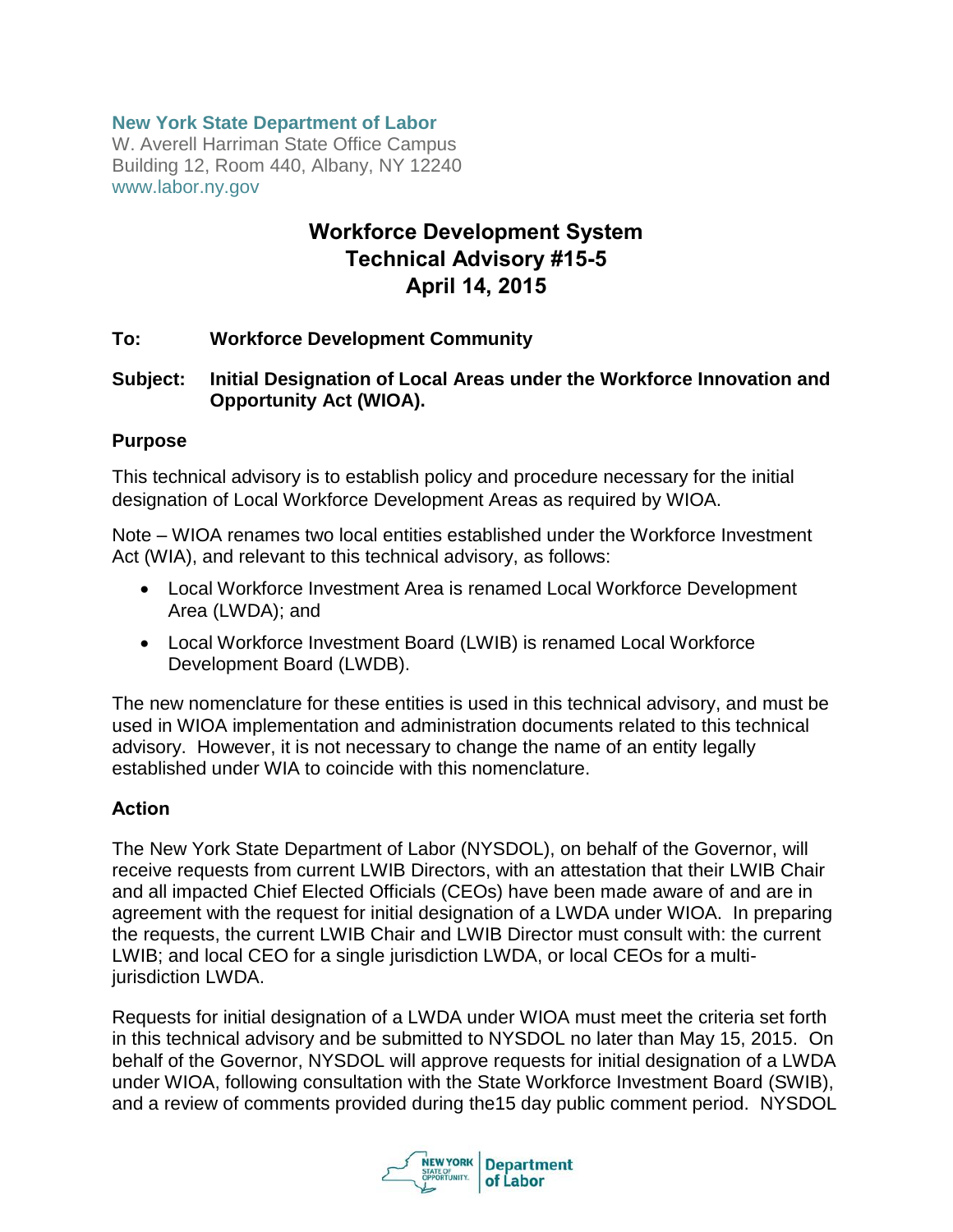will notify local areas of their designation status once the approval process has been completed.

## **Policy**

WIOA requires LWDAs to be designated by the Governor in order to receive federal funding allotments.

On behalf of the Governor, NYSDOL will accept requests from current LWIB Directors for LWDA initial designation for local areas that meet three criteria: Successful Performance; Sustained Fiscal Integrity; and local Chief Elected Official(s) (CEOs) Agreement Executed for WIOA. NYSDOL will approve such requests in consultation with the State Workforce Investment Board (SWIB). Each of the approval criteria is described below.

*Successful Performance* – Will be assessed for the two years prior to WIOA enactment in a manner consistent with procedures under WIA. With regards to common measures, local areas that passed their annual performance review or are operating under approved performance improvement plan will be eligible for approval.

*Sustained Fiscal Integrity* – Will be assessed for the two years prior to WIOA enactment in a manner consistent with uniform administrative requirements as promulgated in circulars or rules of the Federal Office of Management and Budget and monitored by NYSDOL. Criteria, as reflected in the annual Financial Management Review, include the following.

- Amounts reported as cash expenditures, accruals, obligations, stand-in costs and program/interest income are accurate, allowable and properly supported by documentation.
- Cost allocation methodologies used by the local area are OMB compliant, costs are properly and equitably distributed to the benefiting cost objectives and documentation is maintained in support of the allocations.
- Local area is consistent in developing, using, and maintaining budgets for grant funding, and costs are being tracked against budget parameters.
- Internal controls of the financial management system are adequate and reliable.

*Chief Elected Official(s) (CEOs) Agreement Executed for WIOA* – This agreement ensures the local CEO of a single jurisdiction LWDA, or all local CEOs in a multijurisdiction LWDA understand and agree to the following items.

- Identification of counties and/or cities comprising the LWDA.
- Compliance with statutory and regulatory requirements In accordance with WIOA (P.L. 113-128), and organize and implement activities pursuant to WIOA and in accordance with requirements established by the Governor of the State of New York for purposes of implementing programs and services under WIOA.

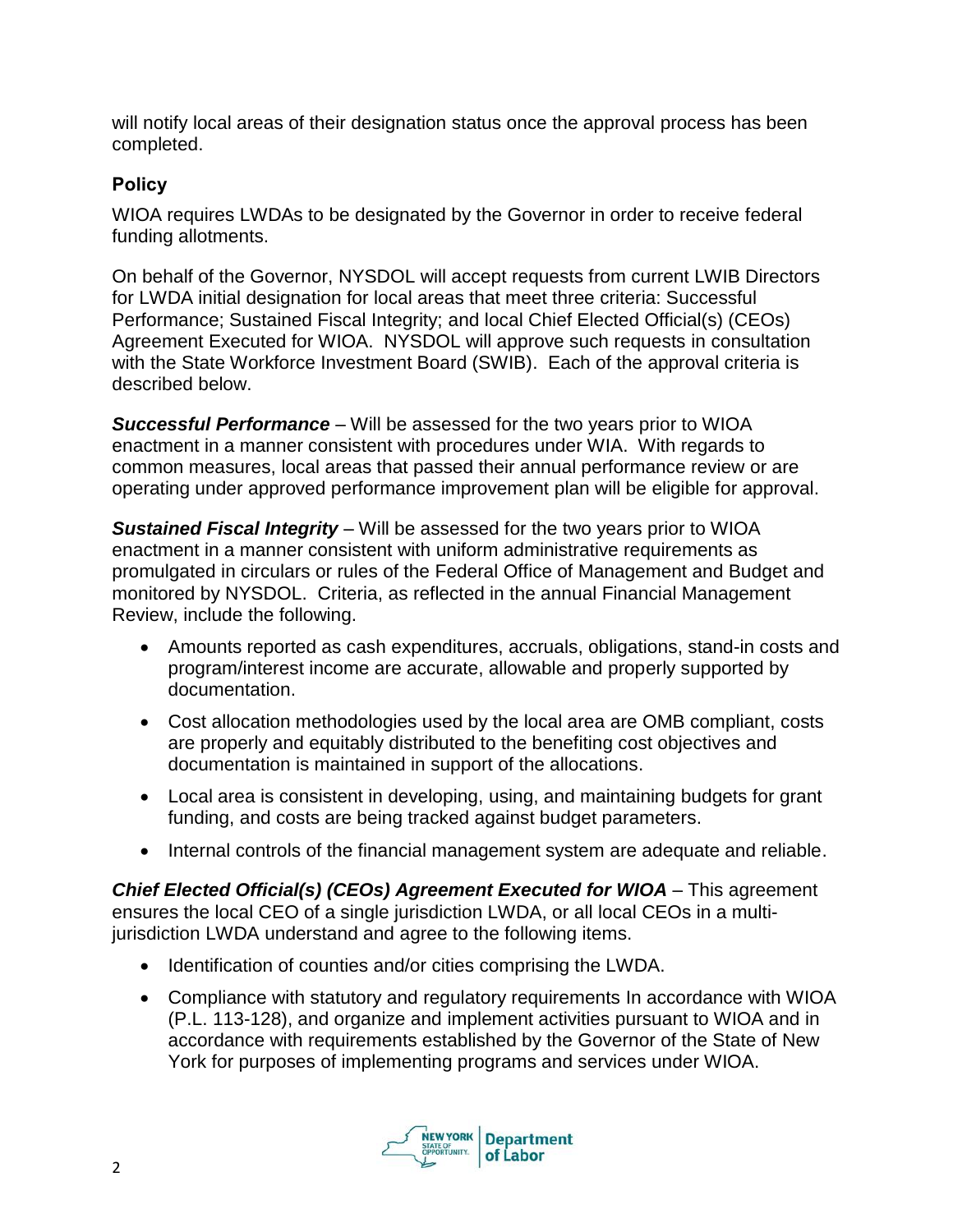- Identification of the Chief Elected Official(s) in the LWDA who are parties to the agreement.
- Designation of the Grant recipient Identification of the CEO who will serve as the local Grant Recipient responsible for the WIOA funds allocated to the LWDA.
- Designation of the Fiscal Agent Designation by the Grant Recipient CEO of:
	- o A local governmental grant sub-recipient or fiscal agent to assist the CEO in the administration of the grant funds; or
	- o Acknowledgement that a Fiscal Agent will be designated, and that the entity will have reliable internal controls for financial management and disbursement of funds.
- Membership of the LWDB Recognition to appoint a LWDB. If the LWDA is multi-jurisdictional, then identification of each local CEO's role in appointing the LWDB.

Local areas should take steps to ensure that CEO agreements are kept current, and NYSDOL will require the latest version to be submitted as part of the biannual local board certification process detailed in a subsequent technical advisory. Attachment A presents a sample of a multi-jurisdiction LWDA CEO agreement. Attachment B presents a template for a single jurisdiction LWDA CEO agreement.

### **Procedures**

Local areas that do not meet the performance and/or fiscal sustainability criteria will be notified by NYSDOL no later than April 15, 2015. Any local area that does not meet the performance criteria and/or sustained fiscal integrity must submit a Corrective Action Plan as prescribed by NYSDOL for approval prior to requesting local area designation. NYSDOL will provide technical assistance to such local area(s).

For local areas that do meet these criteria, NYSDOL will accept designation requests on the Governor's behalf, and will administratively review requests for completeness, including Local CEO agreements. Requests which meet the approval criteria will be advanced to the SWIB for comment, and will be approved by NYSDOL on behalf of the Governor after any public comments are reviewed and evaluated.

Requests must be submitted by the current LWIB Director via email at [LWDB@labor.ny.gov](mailto:LWDB@labor.ny.gov) with copy to the current LWIB Chair and associated local CEOs. The subject line should state "2015 LWDA Initial Designation." In addition, the body of the email must include:

- A statement requesting initial LWDA designation;
- An attestation that the LWIB Chair and all local CEOs are aware of and in agreement with the request; and
- An attached Local CEO Agreement.